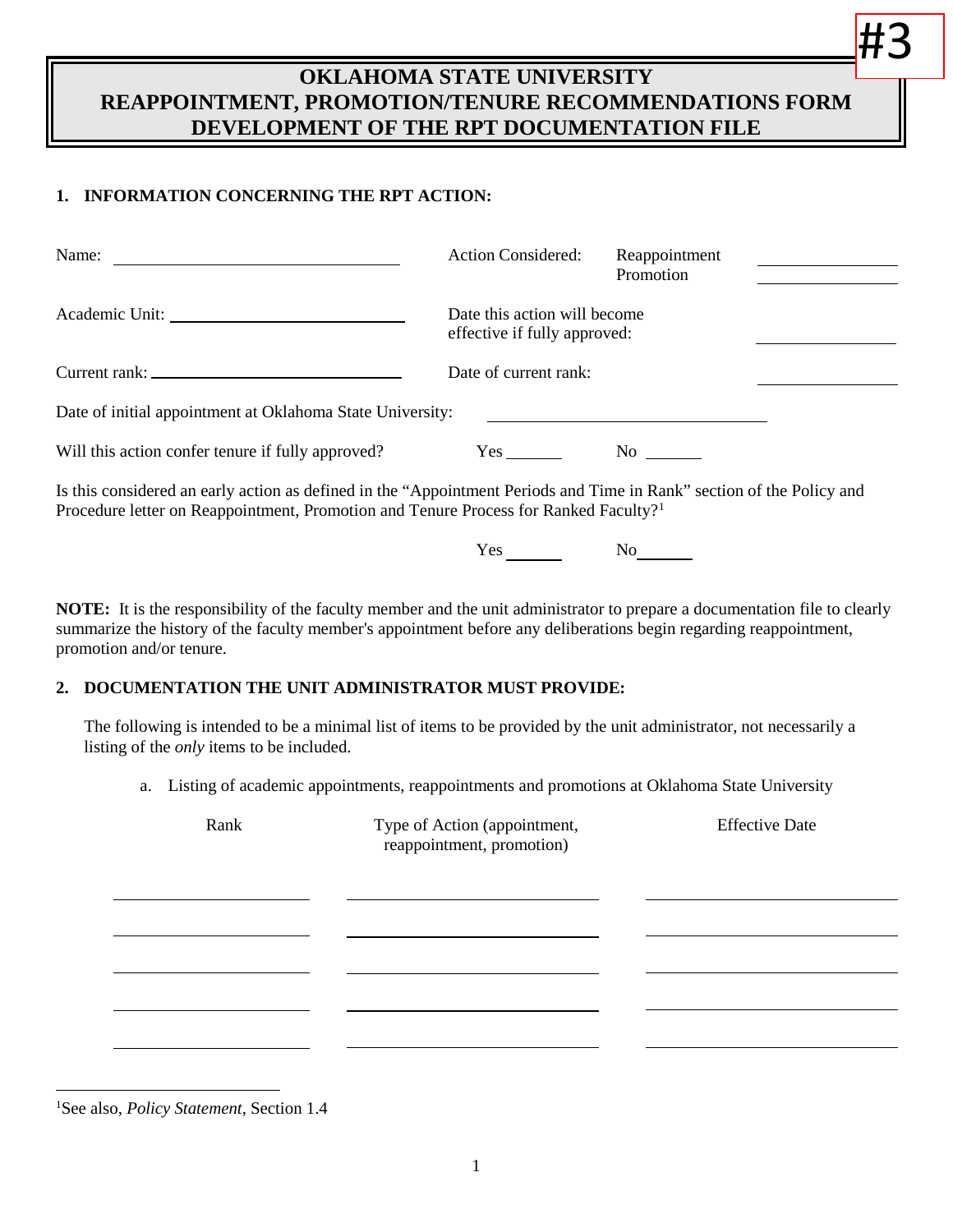#### Check

- b. Initial appointment documents including position description (required only for those who have not yet been awarded tenure).
- c. A statement describing the work assignment within the University (teaching, research, extension, service, administration, and/or advisement) during the time period considered for this personnel action. A summary of percentages for each category of activity should be included.
- d. Annual appraisal and development documents prepared during the period considered for this personnel action. (For tenured faculty, only the documents for the three most recent formal appraisals need be included.)
- e. Written statements, if any, documenting either special achievements or deficiencies related to the personnel action under consideration.
- f. Records of sabbatical or other periods of leave (not to include annual leave).[2](#page-1-0)
- g. Copies of applicable departmental policies and procedures for reappointment, promotion, and/or tenure decisions. Major revisions of the above which have occurred during the tenure of the faculty member and which may influence this personnel action must be indicated.
- h. Letters from peer reviewers for promotion and/or tenure considerations.
	- Peer review letters are included in the documentation packet. All such letters should be placed in a colored file folder within the packet for easy identification.
	- \_\_\_\_\_ Faculty member has waived the right to read his/her peer review letters. If checked, attach the signed waiver to the outside of the colored file folder.

### **3. DOCUMENTATION THE FACULTY MEMBER MUST PROVIDE:**

The following is intended to be a minimal list of items to be provided by the faculty member, not necessarily a listing of the *only* items to be included.

#### Check

 $\overline{a}$ 

- a. Current vita with complete list of publications, instructional accomplishments, other creative activities and important achievements. Reprints of publications need not be included. Designate publications in refereed journals. Documentation of instructional achievements could include teaching awards, peer evaluation, course syllabi and tests, student evaluations, other testimonies, etc.
- b. Self-assessment statement(s) on instruction, research and/or extension/public service activities, as appropriate, from faculty being considered for tenure.
- c. If the faculty member finds that information provided by the unit administrator in Sections 2.a. through 2.h. is incomplete or inaccurate or if there is additional documentation he/she would like reviewed, documentation should be added to clarify and complete the file prior to signing the RPT form.

<span id="page-1-0"></span><sup>2</sup> *Policy Statement*, Section 1.10